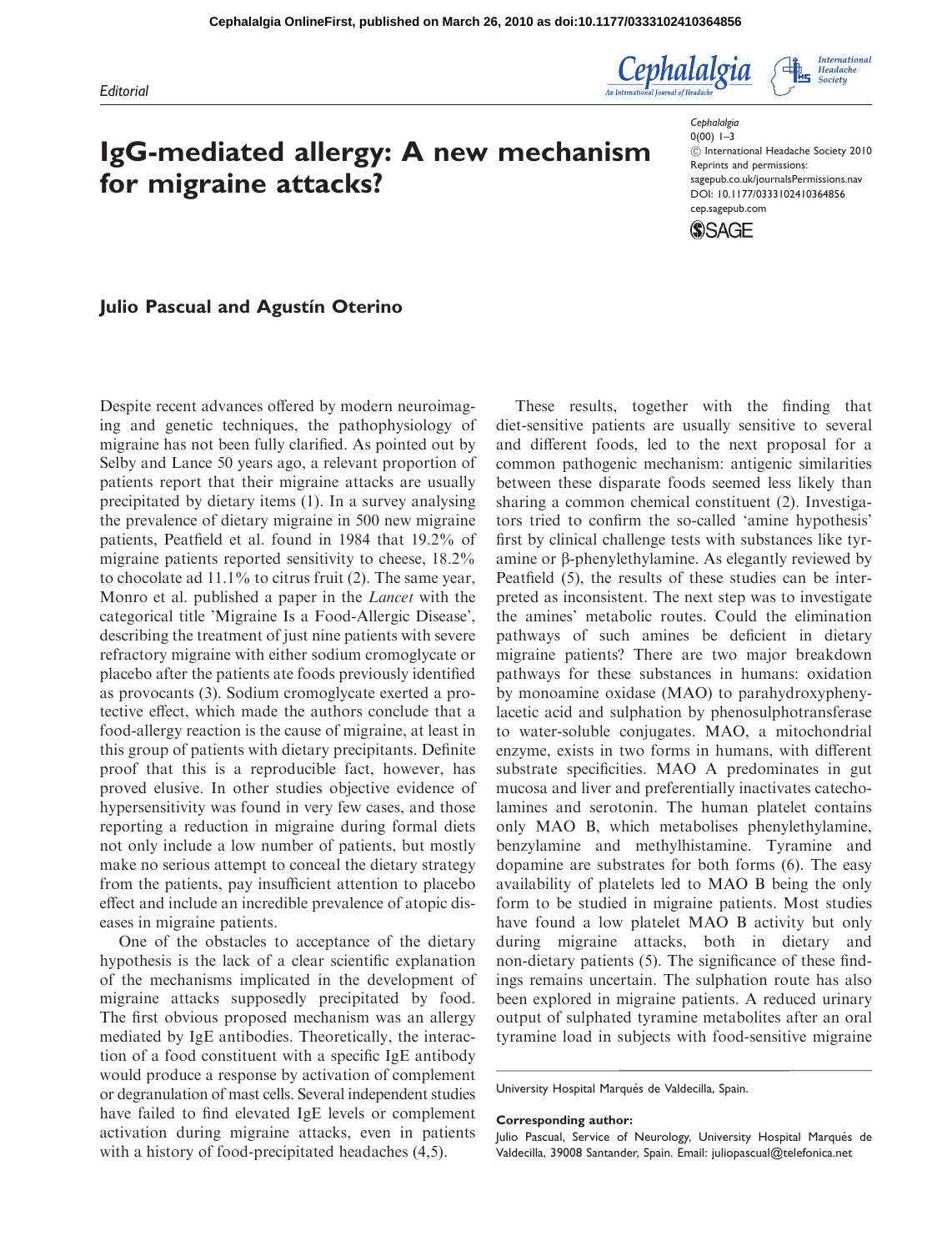has been reported. Phenolsulphotransferase, the enzyme responsible for sulphate conjugation, has been found to exist in two forms: the phenosulphotransferase M, which sulphates the amines, including tyramine, dopamine and catecholamines, and the phenosulphotransferase P, for which no endogenous substrate has been identified (7). In studies of these two enzymes in migraine patients, only in the case of P type was this deficiency statistically significant, which would hypothetically implicate an unidentified substrate in the pathophysiology of dietary migraine (8). Finally, still within the frame of the 'amine hypothesis', the possibility that dietary patients could absorb more of the substances due to a deficiency or a change in sensitivity of one or more intestinal-wall enzymes has also been tested (9). Again, results have not consistently confirmed this possibility.

With all these negative results, there has been almost no interest in studying, clinically or pathophysiologically, the relationship between migraine and diet in the last two decades. As just one significant example, both the aminergic hypothesis and IgE-mediated allergy hypothesis have totally disappeared as potential explanations for the pathophysiology of migraine attacks in the last edition of The Headaches (10), even though we do continue to see many patients who experience migraine attacks when they eat certain foods or whose migraine improves on some diets (11). In this issue of Cephalalgia, Alpay and co-workers report the results of an interesting randomised, double-blind, cross-over, headache diary–based trial with 30 patients having migraine without aura (12). Following a six-week baseline, IgG antibodies against 266 food antigens were determined. Then the investigators randomised the patients to a six-week individualised diet either including or excluding specific foods associated with raised IgG antibodies. Following a two-week diet-free interval after the first period, the same patients were given the opposite diet. Both patients and physicians were blind to the type of diet and IgG tests. Interestingly, most patients seemed to be IgG-positive for several foods and in more than half of these cases titres were graded at least as moderate. Compared to baseline, there was a statistically significant reduction both in the number of headache days and in the number of migraine attacks in the elimination diet period. The results of this Turkish trial are in line with those of a recent Mexican study in which IgG antibodies against 108 food allergens were measured in 56 migraine patients and 56 controls without migraine. IgG antibodies were statistically more frequent in the migraine patients, who then improved on an elimination diet without the need of medication (13).

 $2$  Cephalalgia  $0(00)$ 

Even taking into account the limitations of the Turkish trial—the rather low number of patients, relatively short follow-up, potential carry-over effect of a cross-over design, that the positive effects of the diet could be due to non-immunological mechanisms, the specificity and sensitivity of the enzyme-linked immunosorbent assay (ELISA) test and the fact that, due to the short duration of the trial, the authors were unable to correlate the clinical response with a decrease in the level of IgG antibodies—it is true that they offer a rather convincing explanation for dietary migraine, which should be tested in future larger and longer trials.

The interest in a role for IgG antibodies in food allergy has been recently driven by the findings in irritable bowel syndrome (IBS) and functional dyspepsia. Concurring with migraine results, the levels of IgG, and not IgE, antibodies have been shown to be increased in IBS patients and recent studies have found a significant improvement in IBS on elimination diets (14–16). Interestingly, many of the clinical characteristics of IBS are conceptually similar to those of migraine, and subjects with IBS are at higher risk than controls to suffer from migraine (17). One further proof of a role of IgG antibodies against food antigens in the development of migraine attacks is the known association between migraine and celiac disease and the improvements of celiac sufferers' migraine after changing to a gluten-free diet (18).

The mechanisms of IgG-mediated food allergy have not been fully elucidated and remain speculative. It has been proposed that food-allergy antigens transported by way of mast cells activate T helper and B lymphocytes, increasing the production of IgG antibodies and cytokines (19). Then the increased IgG antibodies and cytokines would lead to an inflammation response, which, as pointed out by Alpay and co-workers (11), seems to play an important role in the pathophysiology of migraine attacks. Supporting this hypothesis, a recent study has shown that anti-food IgG antibodies in obese juveniles are associated with systemic inflammation (20). These data are interesting, as obesity seems to be a risk factor in the development of chronic migraine (21). Alternatively, however, elevated IgG antibodies to food could be secondary to 'inflammation' and therefore be more of an epiphenomenon rather than a true delayed allergic reaction. In any case, Alpay and co-workers' results, if fully confirmed in future trials, may be important not only in terms of their obvious consequences for the management of our migraine patients, but also conceptually, as the clarification of the mechanisms through which IgG antibodies are able to lead to development of migraine attacks would improve the knowledge of migraine pathophysiology.